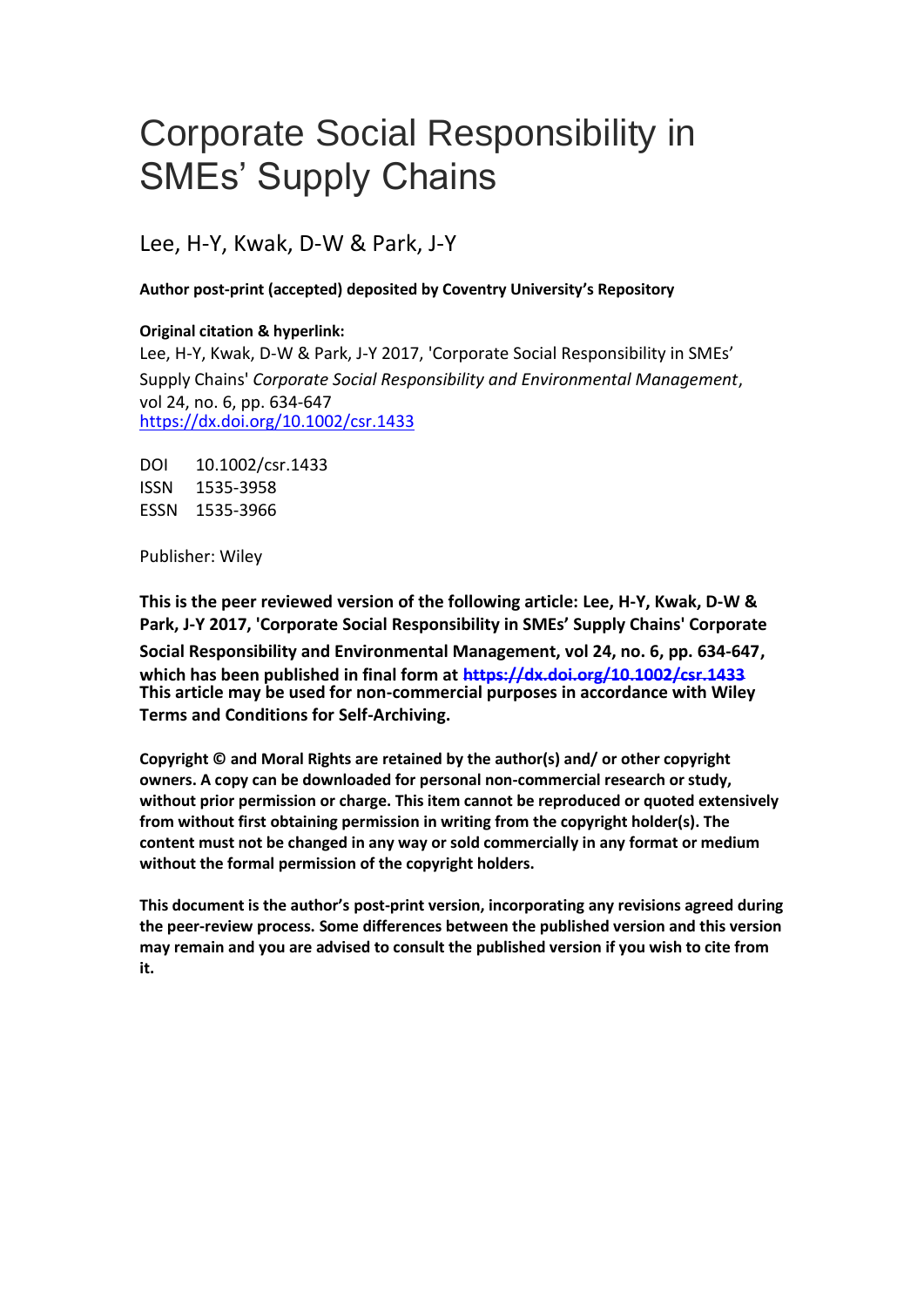# **Corporate Social Responsibility in SMEs' Supply Chains**

# **Hee-Yong Lee**

Yeungnam University, South Korea

## **Dong-Wook Kwak**

Coventry Business School, United Kingdom

## **Jeong-Yang Park**

The University of Nottingham

#### **Abstract**

This research aims to conceptualise the dimensions of corporate social responsibility (CSR) in supply chains and then investigate the degree of importance and implementation of these CSR practices from SMEs perspectives. Also, it explores the drivers of SMEs' CSR practices based on the institutional theory and the stakeholder theory. Literature review, panel discussions as well as a large-scale questionnaire survey with SMEs were conducted for this purpose. Stepwise analyses using analytic hierarchy process, performance-importance matrix and ANOVA were used for this purpose. The results showed that SMEs tend to focus on explicit CSR practices that can be easily identified by their customers. It is also shown that stakeholder and institutional pressures were valid in the performance of CSR practices, but largely biased to customers, government and regulatory pressures. This research has value in postulating and testing dimensions of CSR which fully consider supply chain contexts with empirical survey data.

**Keywords**: Corporate social responsibility, institutional theory, SMEs, supply chain management, stakeholder theory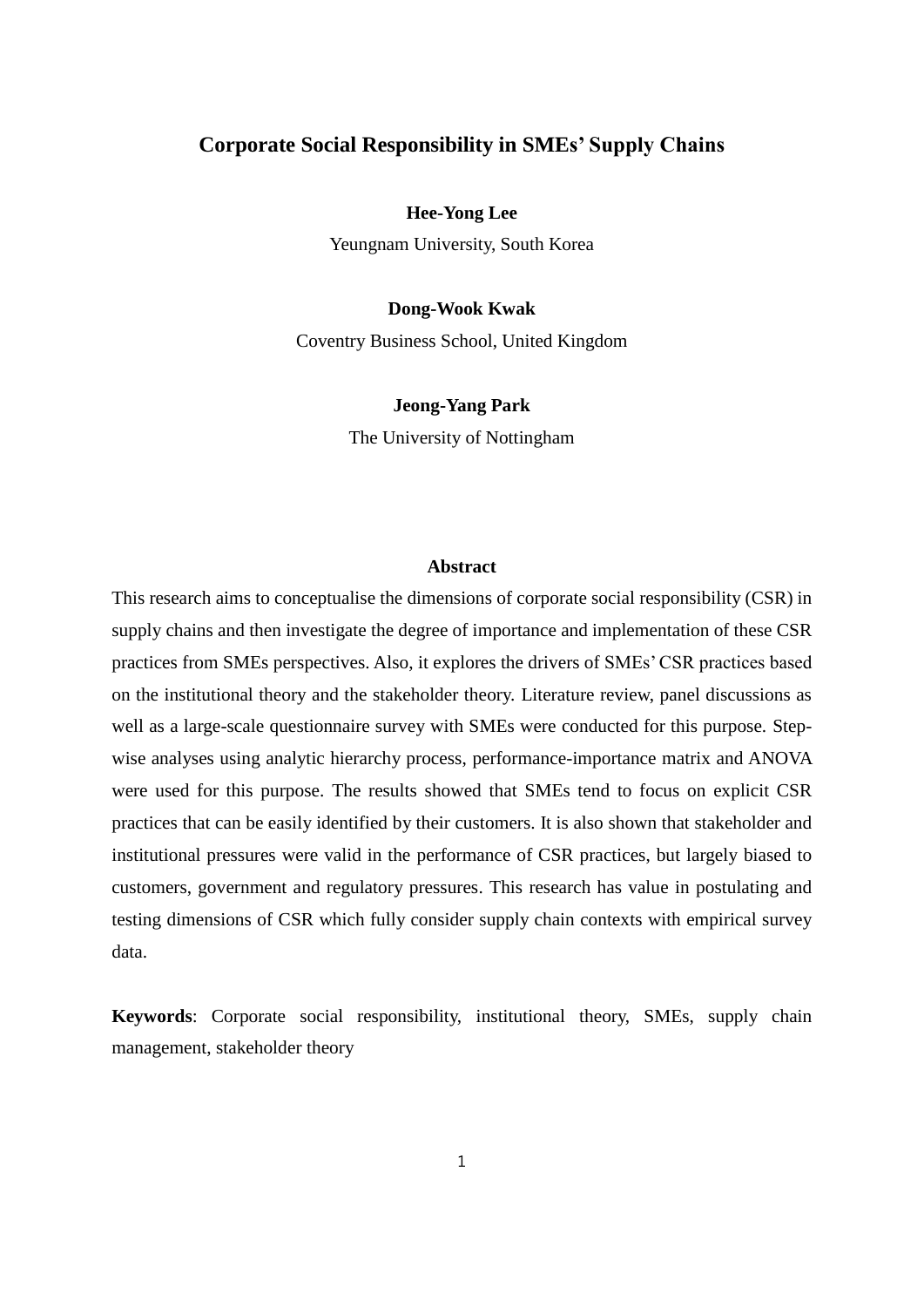# **Corporate Social Responsibility in SMEs' Supply Chains**

## **1. Introduction**

The form and concept of corporate social responsibility (CSR) has become a prevalent subject in business research which led to various conceptualisations of CSR by scholars and to date, developing a widely-accepted conceptualisation of CSR is highly contested in the literature (Heikkurinen and Ketola, 2012; Crane *et al*, 2008; McWilliams *et al*, 2006; Mohr *et al*, 2001). Given the complexity of the CSR concept, it is viewed mainly from four perspectives: as a social obligation, as a stakeholder obligation, as an ethics-driven process and as a strategic managerial process (Maignan and Ferrell, 2004; Oberseder *et al*, 2013). Within these CSR perspectives, CSR research and practice lies on a paradox between a notion of voluntary basis or behaviour of social concerns in companies' operations (Vilanova *et al*, 2008) and an opposing notion of social responsibilities that is typically mandated by law (Campbell *et al*, 2012). In any cases, the awareness of corporate social responsibility by the public has been increasing, which led firms to implementing CSR practices across their supply chains.

The integration of sustainability into supply chains has drawn much attention both from practitioners and researchers with the current emphases on the triple bottom line (TBL) of economic, environmental and social concerns of business operations. However, sustainable supply chain management (SSCM) research is largely biased to economic and environmental aspects (Hall and Matos, 2010), which highlights the importance of CSR research focusing on both environmental and social impacts of the business beyond economic concerns. Research on how to integrate CSR in supply chain management (SCM) is rather limited but it is becoming a field of increasing interest, with research particularly concentrating on the CSR practices and activities of large companies in their supply chain. Within CSR-SCM research, the implementation of environmental and social standards along the supply chains (e.g. Seuring and Muller, 2008) and the risks and challenges related to implementing and complying with these environmental and social standards (e.g. Lim and Philips, 2008) have been studied. Implementing CSR principles into the supply chain can be challenging and yet, despite the increasing awareness of implementing CSR into supply chains, many firms, specifically small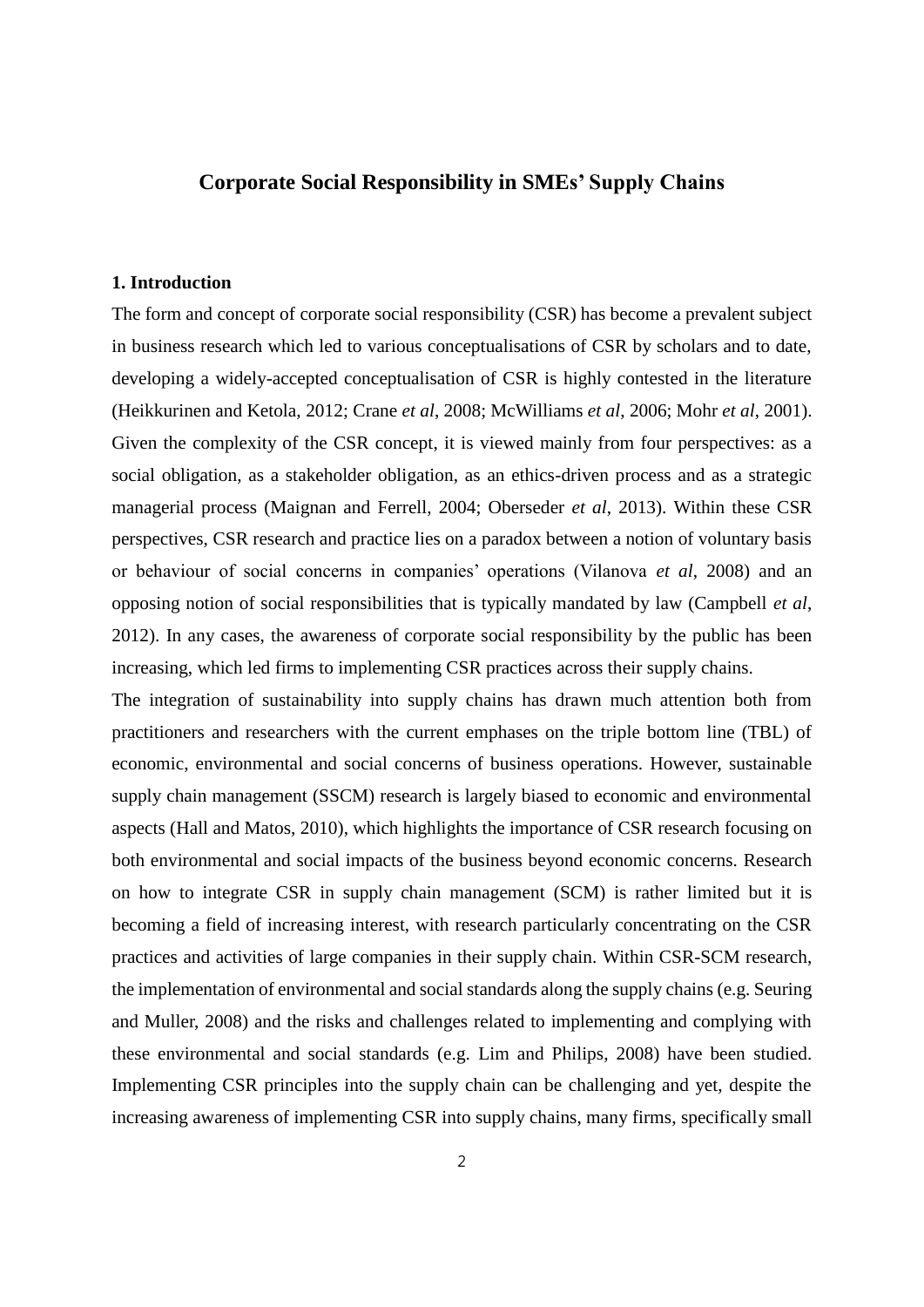and medium-sized enterprises (SMEs), struggle to see the real value of CSR practices in terms of competitive advantages across the supply chain.

One interesting finding from the extant CSR-SME research is the dimensions of CSR are often constrained to the corporate level without taking the business responsibility for supply chains into consideration. Due to the fact that the distribution of CSR complements the supply chains by linking buyers and suppliers, the focus must integrate responsibilities of and for those parties into a company's role to implement the socially responsible businesses. In addition, the scope is also limited to large companies and public authorities, neglecting SME in the sustainability debates (Achabou *et al*, 2015). Indeed, SMEs are in a weak position in supply chains and possess less resource, scope of operations and visibility compared to large and brand-owning firms, which often leads to their passive reactions to CSR practices.

Given these research gaps, this research aims to conceptualise the dimensions of CSR in supply chains and investigate the degree of implementation of these CSR practices from SMEs' perspectives. It also explores the drivers of CSR which initiate and motivate firms to adopt CSR based on the institutional theory (Kim *et al*, 2013) and the stakeholder theory (Park and Ghauri, 2015) as overarching theoretical lenses (Kim *et al*, 2013; Park and Ghauri, 2015). Under this notion, we provide a consolidated framework to investigate CSR-SCM relationships and advance the theoretical understanding of CSR in SME's supply chains. The objectives of this research are three-fold. The first is to conceptualise the dimensions of CSR in supply chains, highlighting which dimension is prioritised in the practice. The second is to demonstrate to what degree SMEs implement CSR practices. The third is to explore the drivers of SMEs' CSR practices based on the institutional theory and the stakeholder theory. We employ the empirical findings of SMEs' supply chains to illustrate this theoretical development.

The remainder of this paper is structured as follows. In the next section, we review the extant research and related theories that shed light on the dimensions and drivers of CSR in supply chain management. Then, the methodological approach of the study is explained and then the findings are presented and discussed. Finally, conclusions are drawn including implications and limitations of the study.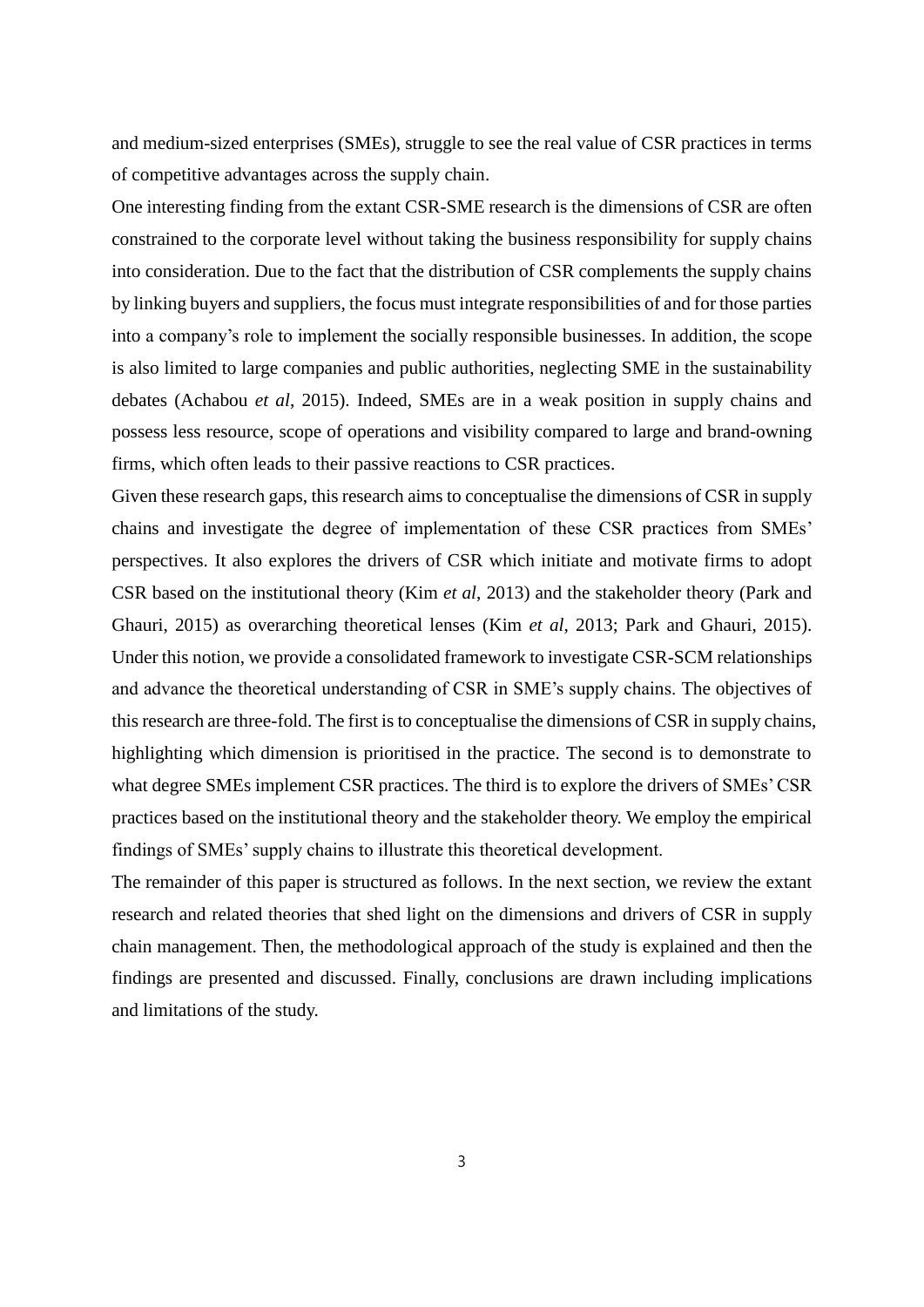## **2. Theoretical Background**

### **2.1. CSR in SMEs' Supply Chains**

For the purpose of our paper, we take the view of CSR as a concept whereby companies go beyond and extend to the grounding CSR on a voluntary basis and integrate the greater notion of socially binding responsibilities in their business operation and in their interface with their stakeholders. Thus, our study adheres to the definition by McWilliams and Siegel (2001: 117) where they define CSR as ''actions that appear to further some social good, beyond the interests of the firm and that which is required by law.'' This interpretation of CSR suggests the potential dimensions of CSR practices of business operations where CSR is firmly connected to institutions of stakeholder or government involvement (Brunton *et al*, 2015; Heikkurinen and Ketola, 2012). Interfacing with stakeholders, CSR can be viewed as an imperative organisational task for firms in order to address ethical, social, environmental and economic demands (Park and Ghauri, 2015).

Extending the notion of CSR to not only being socially responsible internally within the organisation, CSR encompasses the idea of being responsible socially and environmentally throughout its supply chain (Pedersen and Andersen, 2006). Research on how to integrate CSR in SCM is rather limited but it is becoming a field of increasing interest, with research particularly concentrating on the CSR practices and activities of large corporations in their supply chain. Within CSR in supply chains, the implementation of environmental and social standards along the supply chains (e.g. Seuring and Muller, 2008) and the risks and challenges related to implementing and complying with these environmental and social standards (e.g. Lim and Philips, 2008) have been researched. Implementing CSR principles into the supply chain can be challenging and yet, despite the increasing awareness of implementing CSR into supply chains, many firms struggle to see the real value of CSR practices in terms of business profits and performance. In particular, traditional concepts of CSR cannot fully capture the social responsibilities of supply chains beyond a company. Due to the fact that the distribution of CSR complements the supply chains by linking buyers and suppliers, it is highly required to take buyers and suppliers into account for implementing sustainability with supply chains. For this reason, Carbone *et al* (2008) distinguished SC-level responsibilities from corporate-level responsibilities while incorporating both social and environmental dimensions for both levels.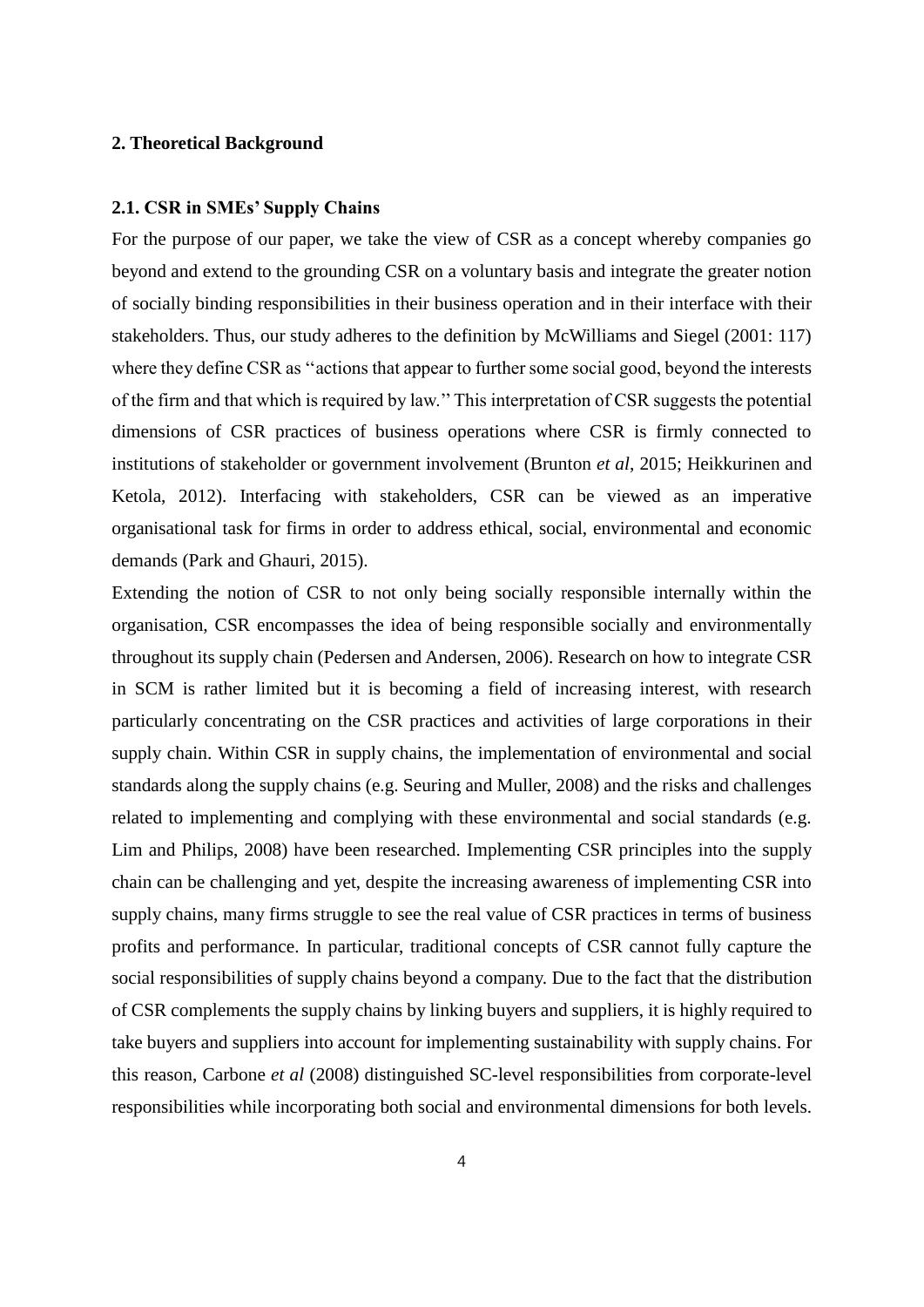However, there are just a few studies which consider the uniqueness of supply chain level responsibilities, thus conceptualisation of these aspects is not common in the literature.

With respect to the organisational size in CSR-related activities and practices, the literature tends to focus commonly on large corporations such as MNEs in developed countries (Jackson *et al*., 2008) and neglects SMEs in the current sustainability and sustainable development debates (Bos-Brouwers, 2010). There is a clear knowledge gap in the link between CSR-SMEs (Russo and Perrini, 2010) although SMEs make up over 90 percent of the global population of corporations and offer more than half of employment in both developed and developing economies (Jamali *et al*, 2009; Udayasankar, 2008). Consequently, SMEs produce major contributions in social and economic related activities (Udayasankar, 2008). Given their importance, this gap needs to be addressed by focusing on CSR specifically putting emphasis on SMEs. Towards a more holistic approach in CSR, there is a need for more research into SSCM specifically from a SME perspective (Ayuso *et al*, 2013; Pedersen, 2009). Typically, SMEs often seem to possess intrinsic differences when compared with large corporations. These differences come in the form of legal structures, policies, sector, strategic orientation toward profit and institutional forms (Perrini, 2006).

Within SMEs environment, extant CSR theories and instruments suited for MNEs may not be applicable for SMEs (Bos-Brouwers, 2010). In particular, SMEs typically possess passive reactions towards CSR and sustainability partly due to insufficient financial resources and competencies as well as informal management systems compared with large corporations which put them in the weak position implementing CSR-related organisational practice (Park and Ghauri, 2015; Jenkins, 2004; McWilliams and Siegel, 2001). Typically informal nature of SMEs' management system is often seen as a hindering factor to adopt and implement CSR practices (Baumann-Pauly *et al*, 2013). For SMEs, the commitment to CSR tends to be implicitly reflected in their internal structures and procedures with no formalised system to promote CSR practices and processes (Baumann-Pauly *et al*, 2013). In this vein, Baumann-Pauly *et al* (2013) indicate that large organisations seem to be better equipped at organising and implementing CSR explicitly in their formal organisational practices and procedures which allow them to interact efficiently with stakeholders when compared to SMEs. In both cases for SMEs and large organisations, the collaboration with external society plays a key driver in promoting and implementing the CSR practice (Baumann-Pauly *et al*, 2013; Winsor, 2006).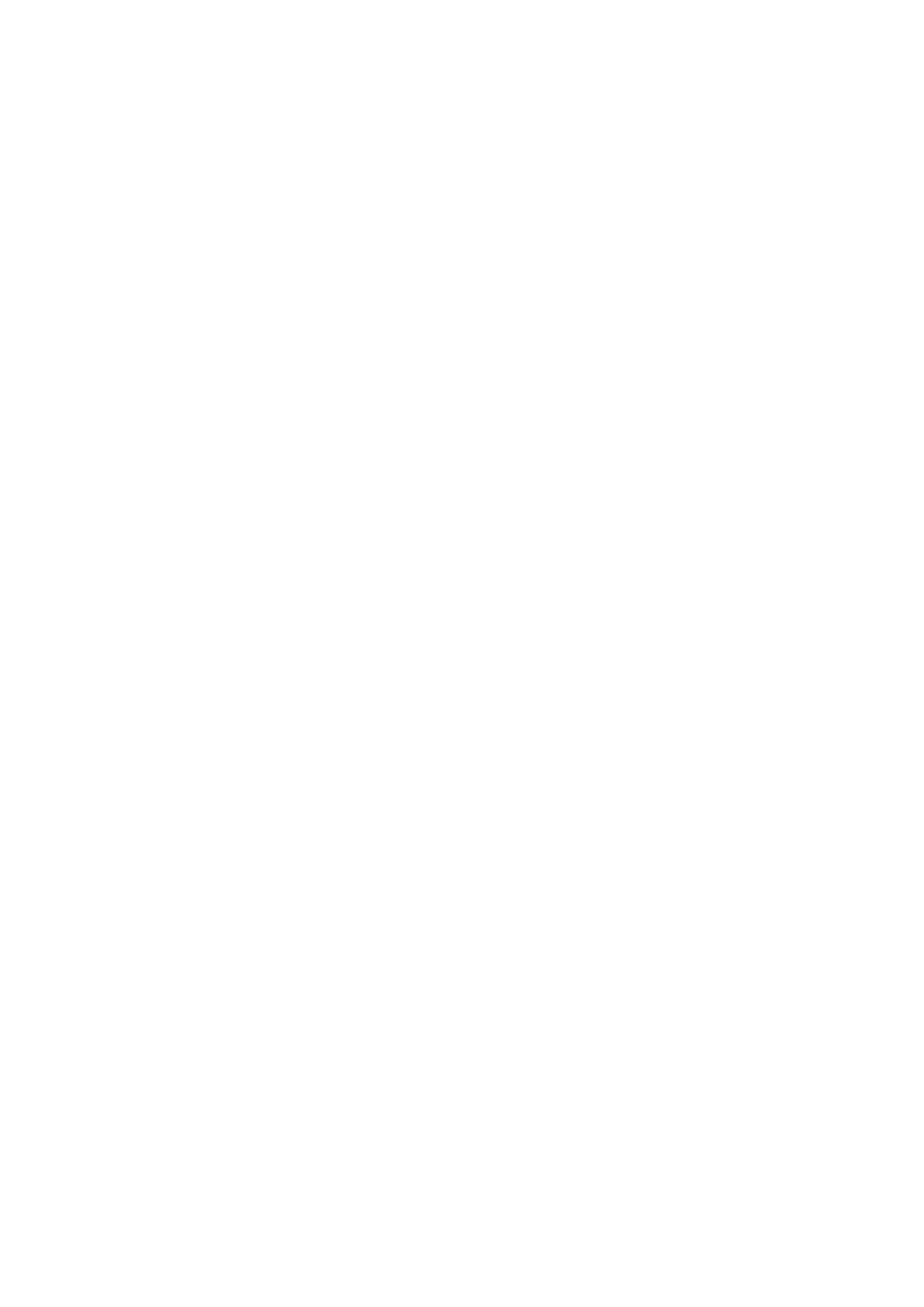# **Corporate Social Responsibility in** 60(V¶ 6XSSO\ &KDLQV

# Lee, H-Y, Kwak, D-W & Park, J-Y

Author post-print (accepted) deposited by Coventry **h**iversity  $\begin{bmatrix} \bullet & Z & \% \\ 0 & 0 & 0 \end{bmatrix} \cdot \begin{bmatrix} \bullet & \bullet & 0 \\ 0 & 0 & 0 \end{bmatrix} \cdot \begin{bmatrix} \bullet & \bullet & 0 \\ 0 & 0 & 0 \end{bmatrix} \cdot \begin{bmatrix} \bullet & \bullet & 0 \\ 0 & 0 & 0 \end{bmatrix}$ 

Original citation & hyperlink: Lee, H-Y, Kwak, D-W & Park, J-Y 2017,  $CE$  ‰ } Œ š ^ } ] o Z • ‰ } v • ] ] o ] š Ç ] v ^ l Supply Chains' Corporate Social Responsibility and Environmental Management  $\hat{A}$  } o  $\hat{B}$  ð Uppv. }ò $X$ i ð ò r ò ð ó https://dx.doi.org/10.1002/csr.1433

**DOI** 10.1002/csr.1433 ISSN 1535-3958 ESSN 1535-3966

Publisher: Wiley

This is the peer reviewed version of the following article: Lee,  $H$ - $\mathbb{K}$ ak, D-W & *Park, J*-z îiíóU - } Œ ‰ } Œ š ^} ] o Z •‰ } v•] ] o ] š Ç ] v ^ D •[ ^ µ ‰ % Social Responsibility and Environmental Management, vol  $\hat{\mathfrak{d}} \cup \{v\} \times \delta$ , pp.  $\hat{\mathfrak{o}} \cup \hat{\mathfrak{d}} \cap \hat{\mathfrak{o}} \cap \delta$ which has been published in final form at https: *dx. doi.org/004csr. 1433* This article may be used for non-commercial purposes in accordance with Wiley Terms and Conditions for Self-Archiving.

Copyright  $\mathcal{Q}$ nd Moral Rights are retained by the author(s) and/or other copyright owners. A copy can be downloaded for personal non-commercial research or study, without prior permission or charge. This item cannot be reproduced or goted extensively from without first obtaining permission in writing from the copyright holder(s). The content must not be changed in any way or sold commercially in any format or medium without the formal permission of the copyright holders.

 $dZ$  |  $\bullet$  $\}$   $\mu$  u v š  $\cdot$   $\bullet$  *š*  $\phi$ *ost-prišt* $\alpha$ *er Sb<sub>k</sub> incorporating any revisions agreed during* the peer-review process. Some differences between the published version and this version may remain and you are advised to consult the published version if you wish to cite from  $it$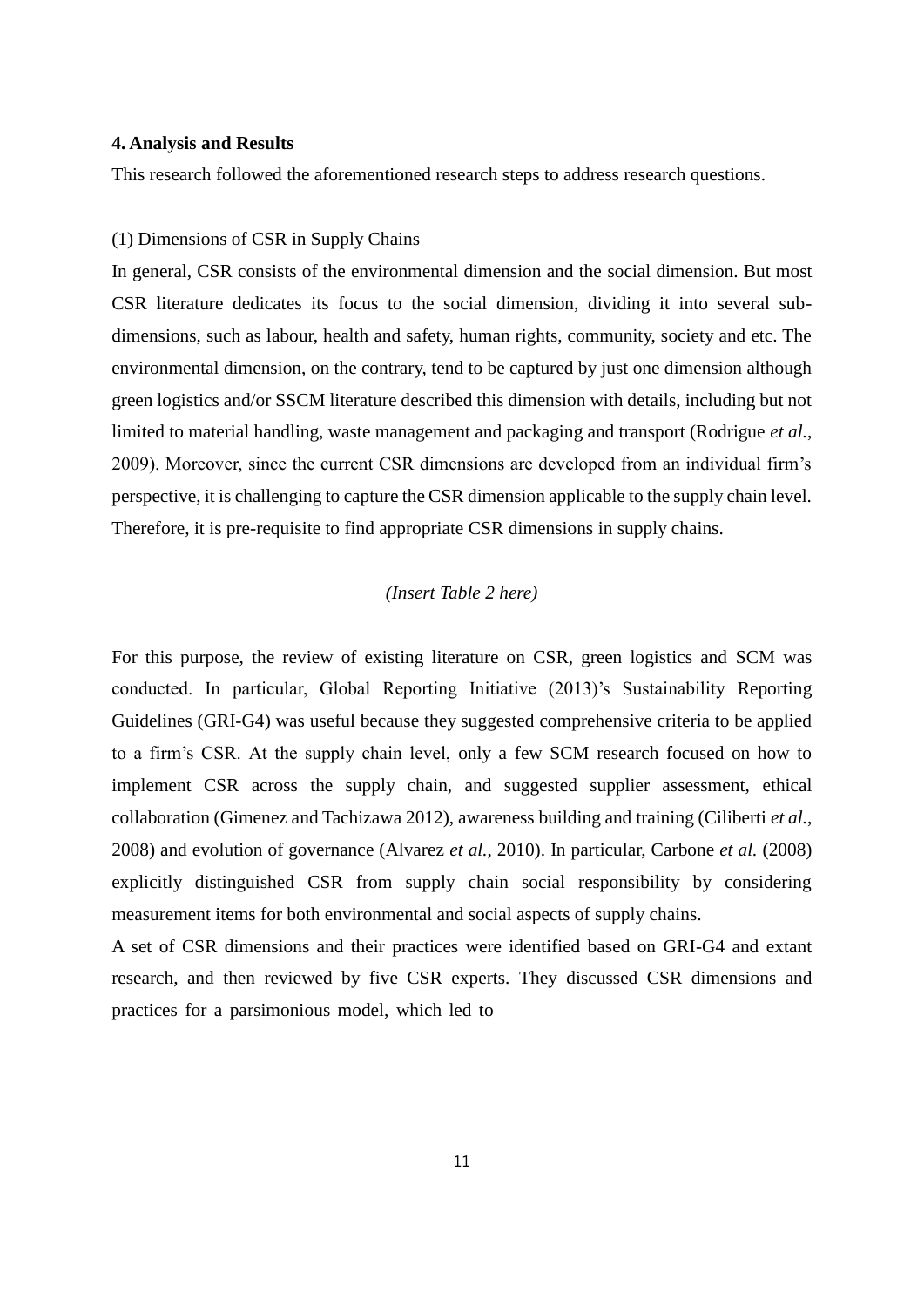account. Eventually they agreed that at least one supply chain dimension should be needed to capture the unique contributions of sustainable supply chain management to CSR. As a result, the framework of CSR dimensions in supply chains can be drawn as can be seen in Table 2.

### (2) Relative importance of CSR dimensions

Based on this CSR framework, the relative importance of each dimensions and their practices were calculated by AHP. Four analyses were conducted using SuperDecisions software package to find out the relative weights among three CSR dimensions and among practices within a dimension. All the analyses showed the consistency indices less than the threshold value of 0.1, which means the responses were logically consistent. The results are demonstrated in Table 3 in a descending order of relative weights. Two established dimensions, Corporate Society and Corporate Environment, accounted for 80% of the importance with similar levels of weights between the two. The Ethical Supply Chain dimension, on the other hand, was perceived less important than the other two. However, it also accounted for 20% of the total importance, showing the potential to be an independent dimension that can effectively illustrate CSR in supply chains. The relative weights of CSR practices will be further discussed in Step 4.

## *(Insert Table 3 here)*

## (3) The level of CSR implementation

The level of CSR implementation was measured by the mean. The results show that consumer protection (5.3 out of 7) is the most implemented practice, which is followed by environmental products (5.01) and environmental sites (4.86). While local community (4.6), supplier assessment  $(4.6)$ , health & safety  $(4.53)$  and ethical collaboration  $(4.52)$  are located in the middle of the table, labour (4.47) and material management (4.37) were selected as the least implemented practices. This finding is in line with empirical findings of Achabou *et al*. (2015) and Carbone *et al*. (2012), which showed the implementation of customer-related as well as environment-related practices was higher than that of society-related practices.

## (4) Performance-Importance Matrix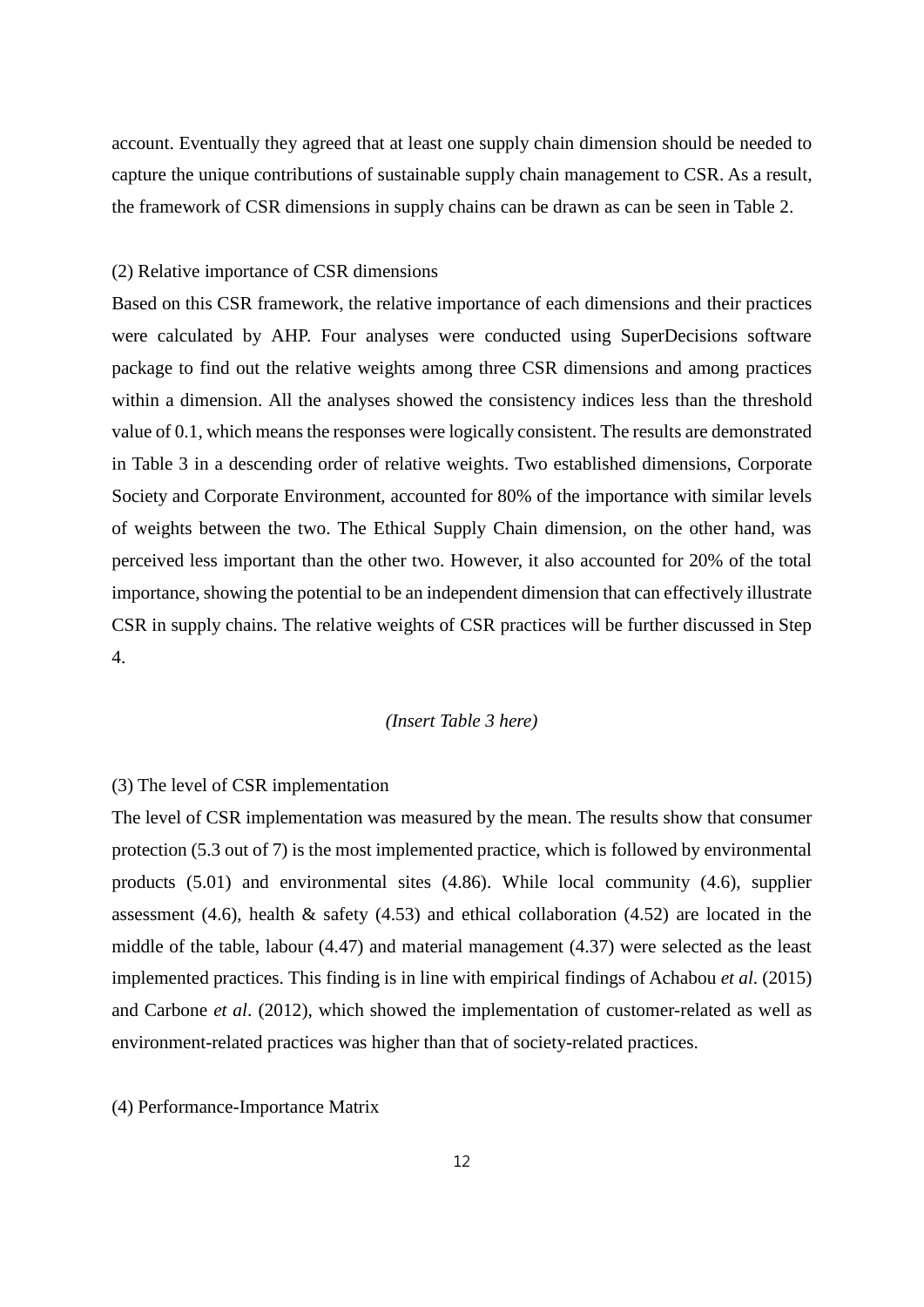To analyse the implementation level in combination with the relative importance of each CSR sub-dimension, a 2X2 matrix was generated as shown in Figure 1. All values were modified to be mean-centred. Among the CSR practices, environmental products and sites were well recognised by SMEs, and at the same time, were embedded in their CSR practices well. Consumer protection, on the other hand, was heavily implemented in the practice, but its importance was relatively low. These practices are, in common, explicit to customers, which can easily build up good social reputation.

Figure 1 illustrates the importance of practices in the corporate social dimension which was highly regarded but the implementation level was less than expected. In particular, health and safety was not appropriately addressed by SMEs despite its highest importance. This can be explained by cost issues because these practices will require immediate spending which cannot be easily decided by SMEs under financial constraints. If SMEs seek their competitiveness from cost advantages, emphases on practices for the society can be just rhetoric. On the contrary, two major environmental practices namely environmental products and environmental sites, were rated highly both in terms of importance and performance. This reflects the fact that environmental aspects have been regarded as established drivers of a firm's competitive advantage.

## *(Insert Figure 1 here)*

In terms of the operational aspects, they are often implicit to customers which were not highly regarded by SMEs. These include supplier assessment, ethical collaboration and material management, which commonly require a certain level of strategic decisions to implement the operations. In particular, these practices are one of the prolific research agenda in the SCM disciplines which have suggested many innovative ideas, but SMEs tend to be less focused on these practices. In addition, this can be explained by power relations in the supply chain. With less power in the supply chain, SMEs may be impossible to prioritise and initiate supplier assessment, ethical collaboration as well as material management. With regards to the material management practice, SMEs they have to use enough energy and best materials, regardless of their environmental impacts, to meet the requirements of powerful customers.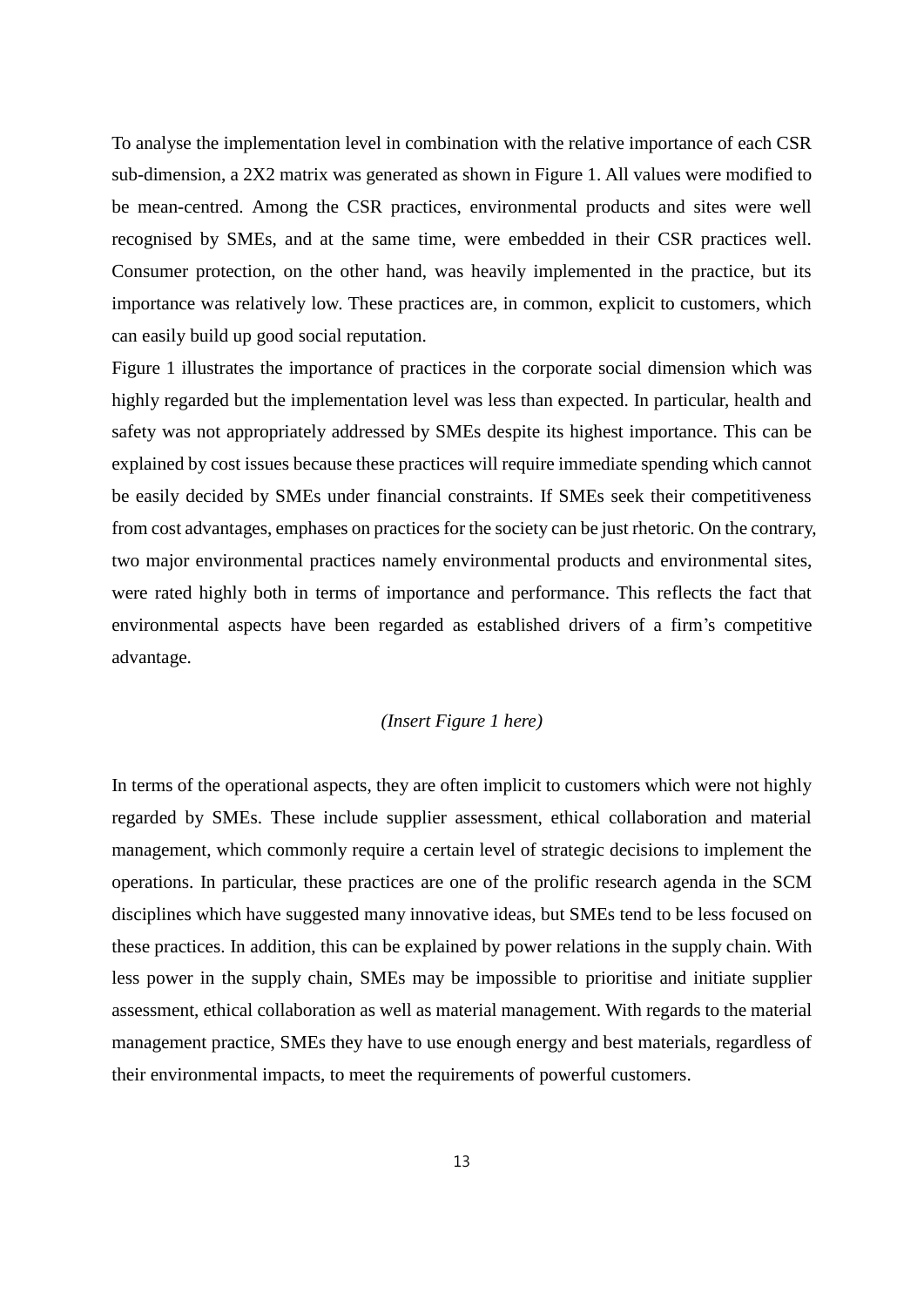## (5) The impacts of CSR drivers

Given the relative weights of CSR practices and the performance of participating companies, the overall CSR level of each SME can be calculated. The highest and lowest CSR levels were 5.8 and 3.15 out of 7, which indicated that there are clear discrepancies in CSR implementation across the SMEs. Also, it meant that there should be some contingencies which create this difference. This research thus tested the impacts of contingencies from the stakeholder theory and the institutional theory on SMEs' CSR level by comparing the means of the better group and the worse group. Six factors (customers, government, suppliers, competitors, NGOs and local community) and three factors (regulatory, normative and cognitive pressures) were drawn from the theories respectively.

## *(Insert Table 4 here)*

The ANOVA results showed that there are significant differences in CSR implementation given all these contingencies. This implies that the theories are effective even in the SMEs and the supply chain contexts. When the overall mean values are considered, customers and government from the stakeholder theory and regulatory pressures from the institutional theory showed the highest mean values.

## **5. Discussion and Implications**

This research explored the dimensions of CSR in SMEs' supply chains, and examined how SMEs considered CSR practices by analysing their importance and performance. Based on the stakeholder theory and the institutional theory, this research also investigated the impacts of various contingencies on the level of CSR implementation. It can be concluded that SMEs tend to focus on explicit CSR practices that can be easily identified by their customers. On the contrary, operational issues hidden to their customers are not considered in SMEs' practices. Such characteristics of SMEs being as resource constraints, imbalanced power within their relationships with customers, deficiencies in CSR strategies and lack of supply chain innovation may explain this trait in SMEs' CSR. ANOVA analysis empirically showed that stakeholder and institutional pressures are valid in the performance of CSR practices. However,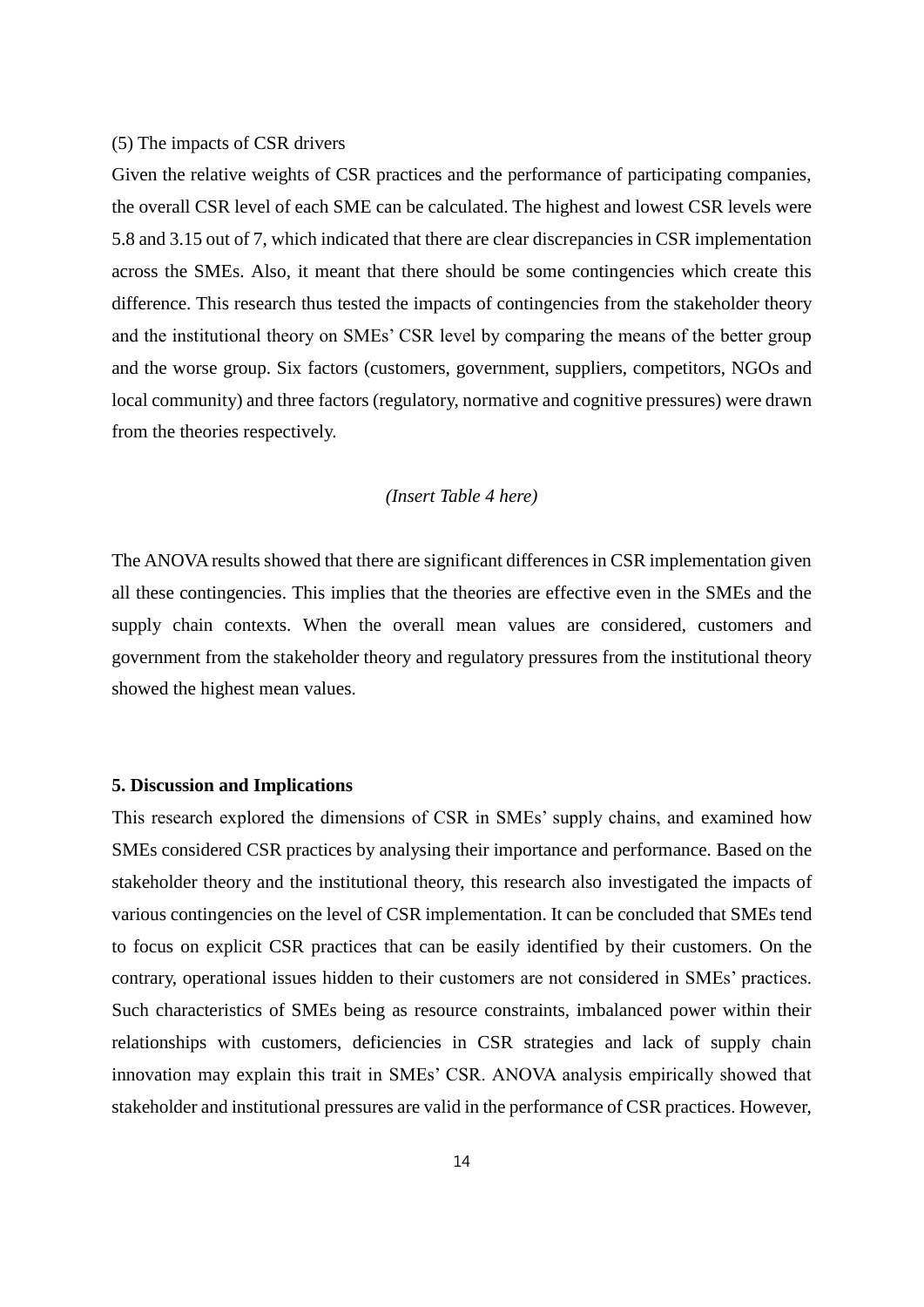the level of pressures was largely biased to customers, government and regulatory pressures, which means that SMEs tend to be more reactive rather than proactive to implement CSR practices.

In this regard, this research has its value in investigating CSR practices within supply chains specifically taking the SME perspectives, which have not been fully explored in the SCM discipline on its own merits. Also, it empirically analysed the practices and contingencies of CSR implementation using survey data and various statistical techniques, which effectively demonstrated the strong and weak areas of SMEs' CSR activities. It is applicable to other industry sectors for comparative analysis but individual environments will differ significantly. The impacts of contributing factors from institutional theory and stakeholder theory have been validated even in the SMEs' contexts. These theoretical values can be also applicable to managerial implications. The CSR dimensions and practices can be used as a check list for firms to achieve balanced CSR implementation. In addition, the CSR framework to evaluate the degree of CSR implementation can be used as an index to compare the CSR level of the SMEs.

However, this research has limitations in conducting the survey with SMEs in a single country, which may limit the degree of likely generalisability of the findings of this research. Also the findings are limited to the manufacturing firms only. Further research could explore a comparative analysis with larger firms in other environmental contexts which can highlight the unique features of SMEs' CSR practices in supply chains. Other limitations to this research include the cross-sectional nature of this research which may not offer an overall picture of the dimensions of CSR implementation process over time. Further research should employ longitudinal approach.

# **References**

- Alvarez IG, Lorenzo JMP, Dominguez LR, Sanchez IMG. 2010. Are social and environmental practices a marketing tool? Empirical evidence for the biggest European companies. *Management Decision* **48**(10): 1440–1455.
- Ayuso S, Roca M, Colome R. 2013. SMEs as "transmitters" of CSR requirements in the supply chain. *Supply Chain Management: An International Journal* **18**(5): 497-508.
- Baumann-Pauly D, Scherer AG. 2012. The organisational implementation of corporate citizenship: An assessment tool and its application at UN Global Compact participants.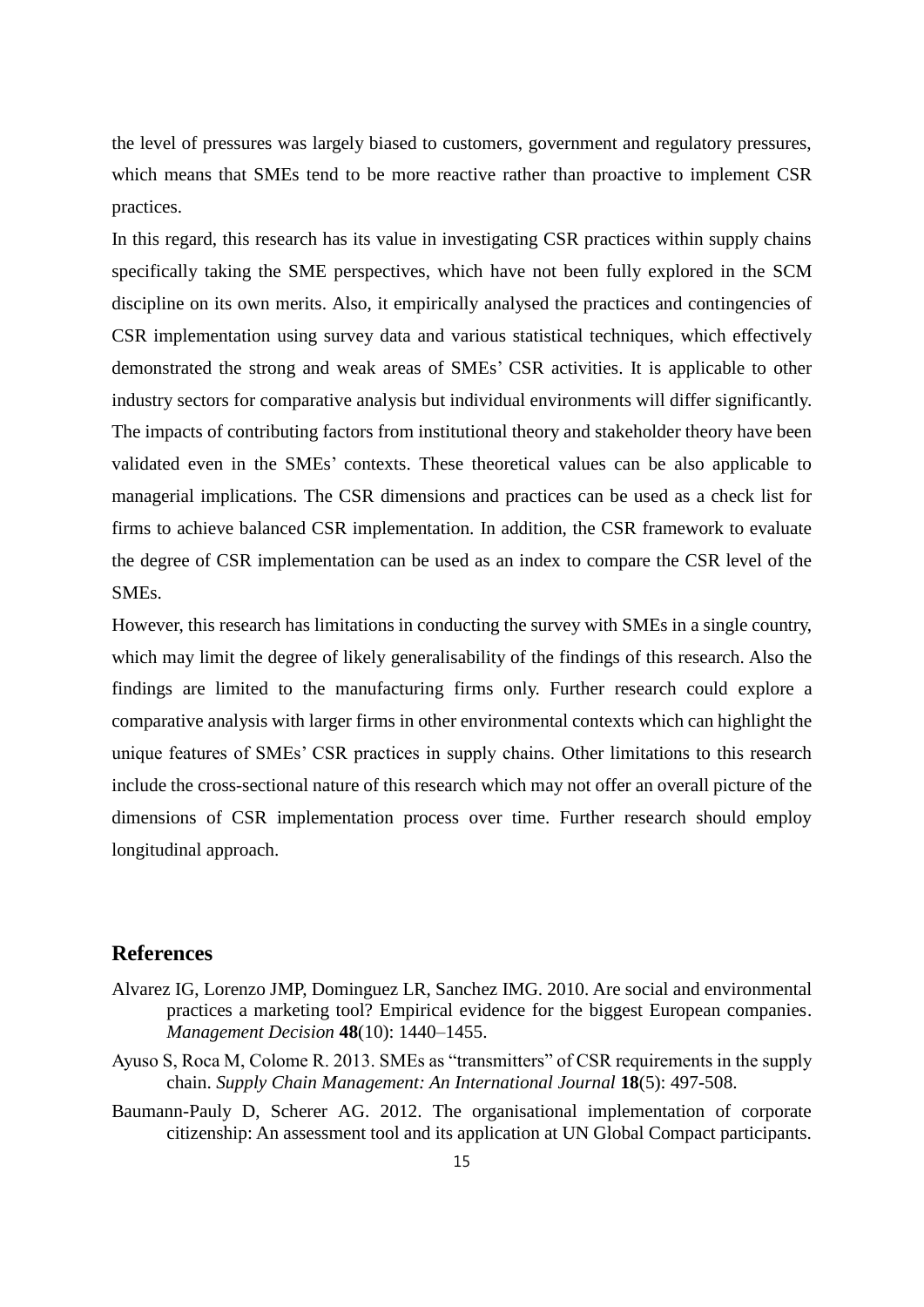*Journal of Business Ethics* **117**(1): 1-17.

- Baumann-Pauly D, Wickert C, Spence LJ, Scherer AG. 2013. Organizing corporate social responsibility in small and large firms: Size matters. *Journal of Business Ethics* **115**: 693-705.
- Bos-Brouwers HEJ. 2010. Corporate sustainability and innovation in SMEs: Evidence of themes and activities in practice. *Business Strategy and the Environment* **19**: 417-435. DOI: 10.1002/bse.744
- Brunton M, Eweje G, Taskin N. 2015. Communicating corporate social responsibility to internal stakeholders: Walking the walk or just talking the talk. *Business Strategy and the Environment* DOI: 10.1002/bse.1889
- Campbell JL. 2007. Why would corporations behave in socially responsible ways? An institutional theory of corporate social responsibility. *Academy of Management Review* 32(3): 946-967.
- Campbell JT, Eden L, Miller, SR. 2012. Multinationals and corporate social Responsibility in host countries: Does distance matter. *Journal of International Business Studies* **43**(1): 84–106.
- Donaldson T, Preston LE. 1995. The stakeholder theory of the corporation: Concepts evidence, and implications. *Academy of Management Journal* **20**: 65-91.
- Freeman RE. 1984. *Strategic Management: A Stakeholder Approach*, Boston: Pitman.
- Gimenez C, Tachizawa EM. 2012. Extending sustainability to suppliers: a systematic literature review. *Supply Chain Management: An International Journal* **17**(5): 531-543.
- Hall, J., Matos, S. (2010) Incorporating impoverished communities in sustainable supply chains. *International Journal of Physical Distribution & Logistics Management*, **40(1/2)**: 124-147.
- Heikkurinen P, Ketola T. 2012. Corporate responsibility and identity: from a stakeholder to an awareness approach. *Business Strategy and the Environment* **21**: 326-337. DOI: 10.1002/bse.744
- Jackson T, Amaeshi K, Yavuz S. 2008. Untangling African indigenous management: Multiple influences on the success of SMEs in Kenya. *Journal of World Business* **43**(4): 400-416.
- Jamali D, Zanhour M, Keshishian T. 2009. Peculiar strengths and relational attributes of SMEs in the context of CSR. *Journal of Business Ethics* **87**: 355-377.
- Jenkins H. 2004. A critique of conventional CSR theory: An SME perspective. *Journal of General Management* **29**: 55-75.
- Kim CH, Amaeshi K, Harris S, Suh C-J. 2013. CSR and the national institutional context: the case of South Korea. *Journal of Business Research* **66**: 2581-2591.
- Laczniak GR, Murphy PE 2006. Normative perspectives for ethical and socially responsible marketing. *Journal of Macromarketing* **26**: 154-177.
- Maignan I, Ferrell OC. 2004. Corporate social responsibility and marketing: an integrative framework. *The Journal of the Academy of Marketing Science* **32**(1): 3-19.
- McWilliams A, Siegel D. 2001. Corporate social responsibility: A theory of the firm perspective. *Academy of Management Review* **26**: 117-127.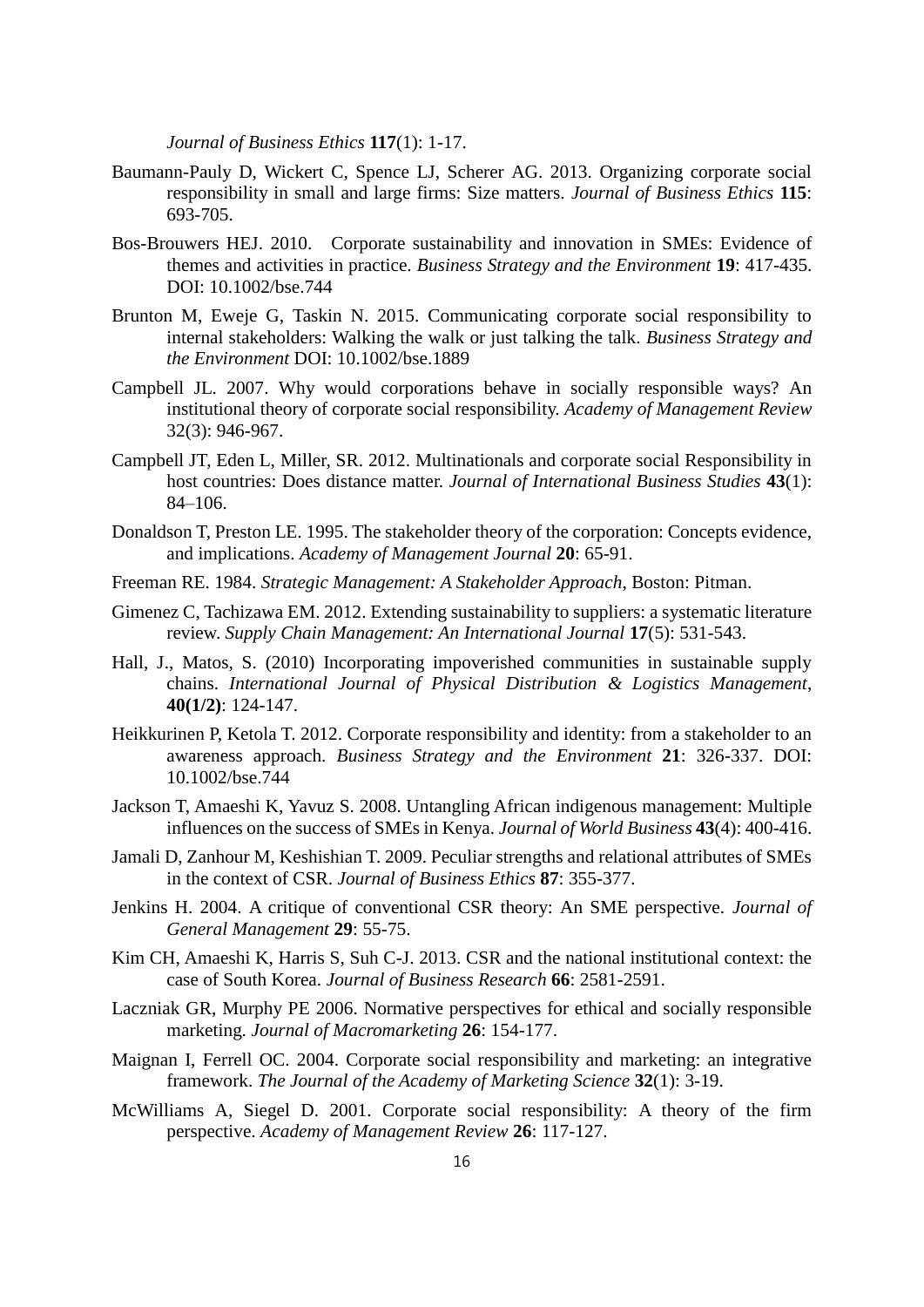- Mitchell RK, Agle BR, Wood DJ. 1997. Toward a theory of stakeholder identification and salience: defining the principle of who and what really counts. *The Academy of Management* **22**(4): 853-886.
- Oberseder M, Schlegelmilch, BB, Murphy PE. 2013. CSR practices and consumer perceptions. *Journal of Business Research* **66**(10): 1839-1851.
- Park BI, Ghauri PN. 2015. Determinants influencing CSR practices in small and medium sized MNE subsidiaries: A stakeholder perspective. *Journal of World Business* **50**: 192-204.
- Pedersen E. 2009. The many and the few: rounding up the SMEs that manage CSR in the supply chain. *Supply Chain Management* **14**(2): 109-116.
- Polonsky M, Jevons C. 2009. Global branding and strategic CSR: An overview of three types of complexity. *International Marketing Review* **26**(3): 327–347.
- Saaty TL. 1980. *The Analytic Hierarchy Process*, New York: McGraw Hill.
- Schneider L, Wallenburg CM. 2012. Implementing sustainable sourcing—does purchasing need to change? *Journal of Purchasing and Supply Management* **18**: 243–257.
- Scott RW, 1995. *Institutions and organisation*, Thousand Oaks, CA: Sage.
- Tempel A, Walgenbach P. 2007. Global standardization of organizational forms and management practices? What new institutionalism and the business-systems approach can learn from each other. *Journal of Management Studies* **44**(1): 1-24.
- Russo AF. Perrini. 2010. Investigating Stakeholder Theory and Social Capital: CSR in Large Firms and SMEs. *Journal of Business Ethics* **91**(2): 207–221.
- Udayasankar K. 2008. Corporate social responsibility and firm size. *Journal of Business Ethics* **83**(2): 167-175.
- Vilanova M, Lozano JM. Arenas D. 2008. Exploring the nature of the relationship between CSR and competitiveness. *Journal of Business Ethics* **87**: 57–69.
- Winsor D. 2006. Corporate social responsibility: Three key approaches. *Journal of Management Studies* **43**: 93-114.
- Yang X, Rivers C. 2009. Antecedents of CSR Practices in MNCs' Subsidiaries: A stakeholder and institutional perspective. *Journal of Business Ethics* **86**(2): 155–169.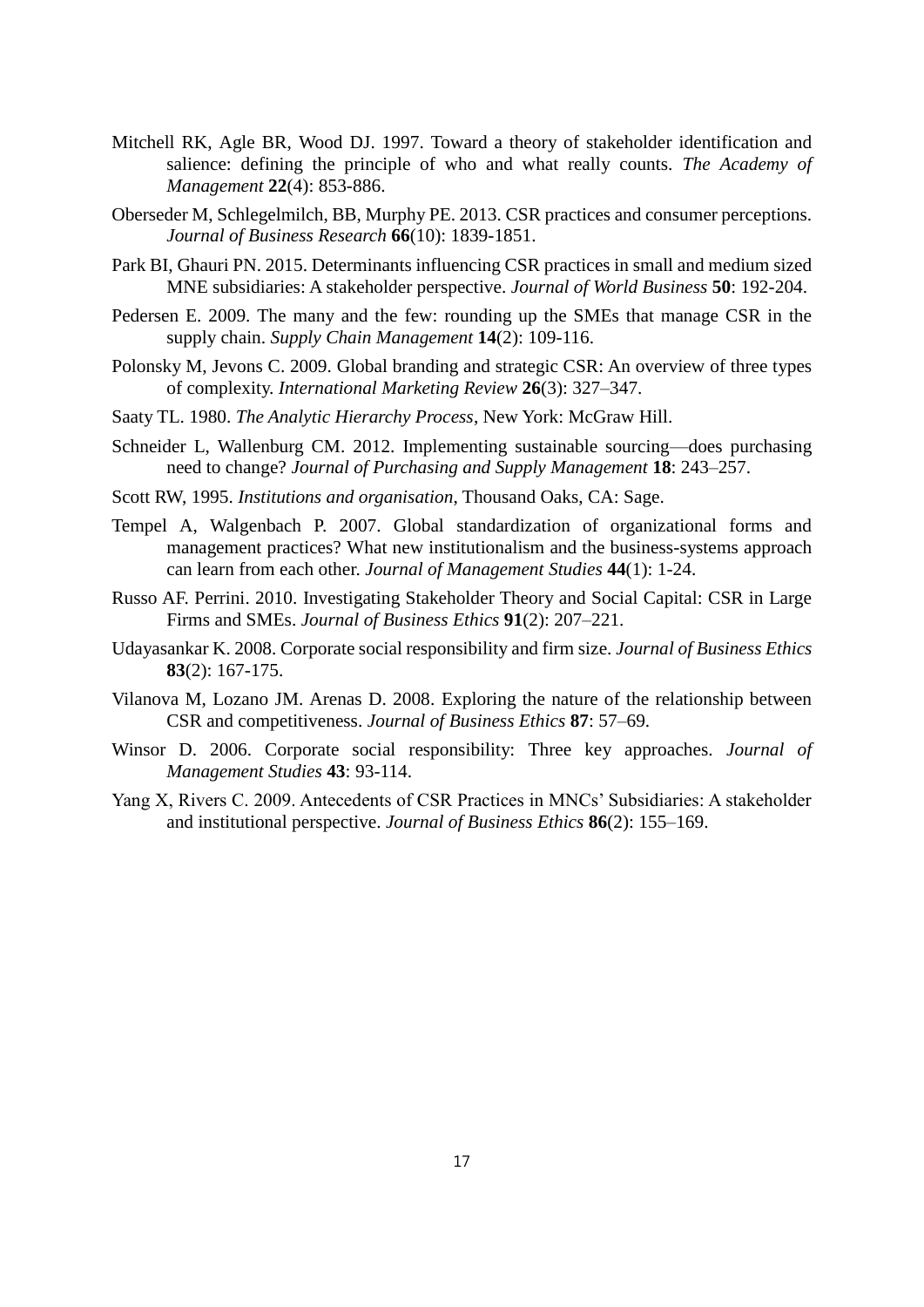| <b>Position</b>        |       | <b>Industry Experience</b> |       | <b>Industry</b> |       |  |
|------------------------|-------|----------------------------|-------|-----------------|-------|--|
| <b>CEO</b>             | 13.8% | $11-15$ years              | 21.8% | Machinery       |       |  |
| Director               | 50.6% | $16-20$ years              | 35.6% | Apparel         | 17.2% |  |
| Senior Manager         | 35.6% | Over 20 years              | 42.6% | Automotive      | 14.9% |  |
|                        |       |                            |       | Chemical        | 13.8% |  |
| <b>Annual Turnover</b> |       | <b>Number of Employees</b> |       | IT Equipment    | 4.6%  |  |
| <b>US\$ 1M-10M</b>     | 3.4%  | $10-50$                    | 1.1%  | Electronics     | 4.6%  |  |
| <b>US\$ 10M-50M</b>    | 52.9% | 51-100                     | 32.2% | Food            | 2.3%  |  |
| <b>US\$ 50M-100M</b>   | 43.7% | 100-299                    | 66.7% | Others          | 24.1% |  |

|  | Table 1: The profile of survey respondents |
|--|--------------------------------------------|
|  |                                            |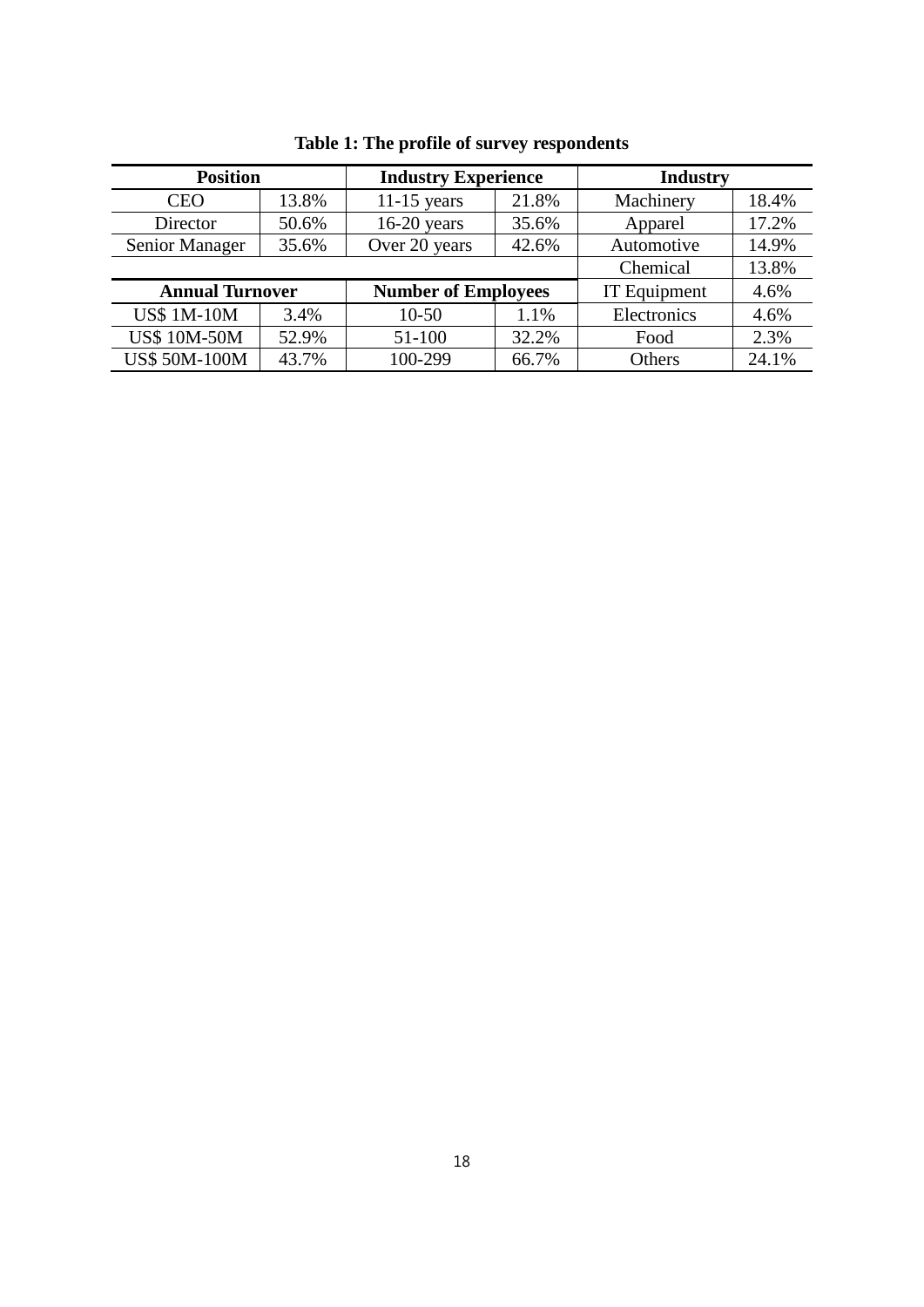| <b>Dimensions / Practices</b>      | <b>Descriptions</b>                                                                                                                                                   | GRI-G4                                           |  |  |  |
|------------------------------------|-----------------------------------------------------------------------------------------------------------------------------------------------------------------------|--------------------------------------------------|--|--|--|
|                                    |                                                                                                                                                                       | Category                                         |  |  |  |
| 1. Corporate Environment Dimension |                                                                                                                                                                       |                                                  |  |  |  |
| (1) Material Management            | Proactive management to pursue efficient use of energy<br>and materials and reduction of waste in production                                                          | EN1<br>EN3~EN7<br>EN23, EN30                     |  |  |  |
| (2) Environmental Sites            | Company sites with less greenhouse gas emission,<br>water withdrawal and pollution, hazardous waste and<br>spills                                                     | <b>EN8~EN10</b><br>EN15~EN21<br><b>EN22~EN26</b> |  |  |  |
| (3) Environmental Products         | Products and packages which used recycled materials<br>and/or other materials with less environmental impacts                                                         | EN <sub>2</sub><br>EN27, EN28                    |  |  |  |
| 2. Corporate Social Dimension      |                                                                                                                                                                       |                                                  |  |  |  |
| $(1)$ Labour                       | Practices to improve diversity in labour, job equality,<br>job standard and training opportunities                                                                    | LA1~LAA<br>LA9~LA11<br>HR1~HR9                   |  |  |  |
| (2) Health & Safety                | Occupational health and safety initiatives to reduce<br>accidents, injury, diseases, absenteeism                                                                      | LA5~LA8                                          |  |  |  |
| (3) Local Community                | Practices to increase a firm's contribution to local<br>community and to decrease any negative impacts                                                                | SO1, SO2<br>SO <sub>6</sub>                      |  |  |  |
| 3. Ethical Supply Chain Dimension  |                                                                                                                                                                       |                                                  |  |  |  |
| (1) Supplier Assessment            | Selection of new suppliers screened by environmental<br>criteria;<br>of<br>Assessment<br>social<br>negative<br>and<br>environmental and social impacts from suppliers | EN32, EN33<br>LA14, LA15<br>SO9, SO10            |  |  |  |
| (2) Consumer Protection            | Responsibility for products to protect consumers' health<br>and safety                                                                                                | PR1~PR9                                          |  |  |  |
| (3) Ethical Collaboration          | Removal of any anti-competitive behaviours using<br>power imbalance and non-compliance of laws                                                                        | SO7, SO8                                         |  |  |  |

**Table 2: Dimensions of SCR in supply chains**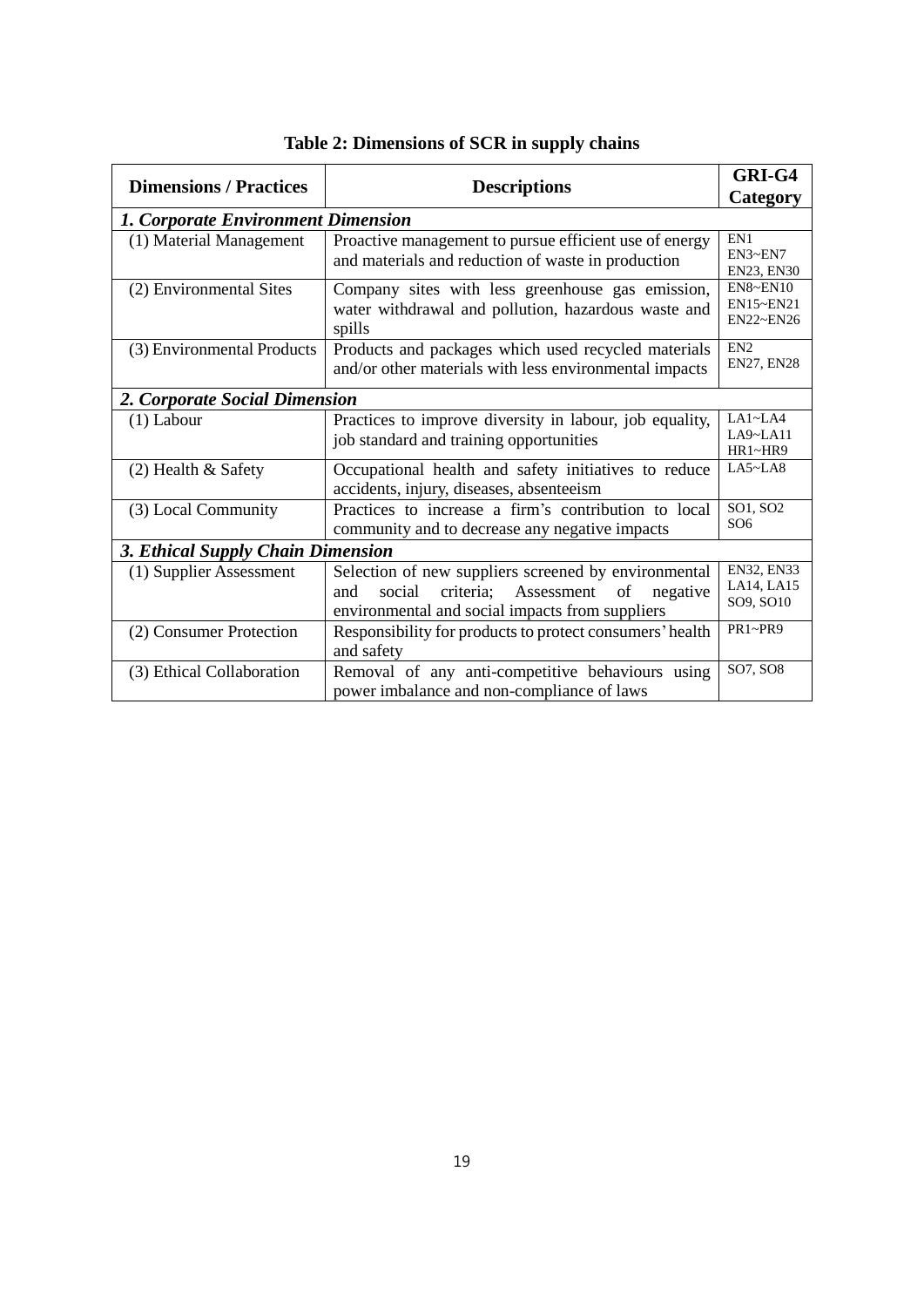| <b>Dimensions</b>           | Weight | <b>Practices</b>              | Weight |
|-----------------------------|--------|-------------------------------|--------|
| <b>Corporate Society</b>    | 43.84% | Health & Safety               | 20.64% |
| Corporate Environment       | 36.11% | <b>Environmental Products</b> | 15.00% |
| <b>Ethical Supply Chain</b> | 20.05% | <b>Environmental Sites</b>    | 13.41% |
|                             |        | <b>Local Community</b>        | 11.72% |
|                             |        | Labour                        | 11.48% |
|                             |        | <b>Consumer Protection</b>    | 8.01%  |
|                             |        | <b>Material Management</b>    | 7.70%  |
|                             |        | <b>Supplier Assessment</b>    | 7.27%  |
|                             |        | <b>Ethical Collaboration</b>  | 4.77%  |
| Total                       | 100%   | <b>Total</b>                  | 100%   |

| Table 3: The weights of CSR dimensions |  |
|----------------------------------------|--|
|----------------------------------------|--|